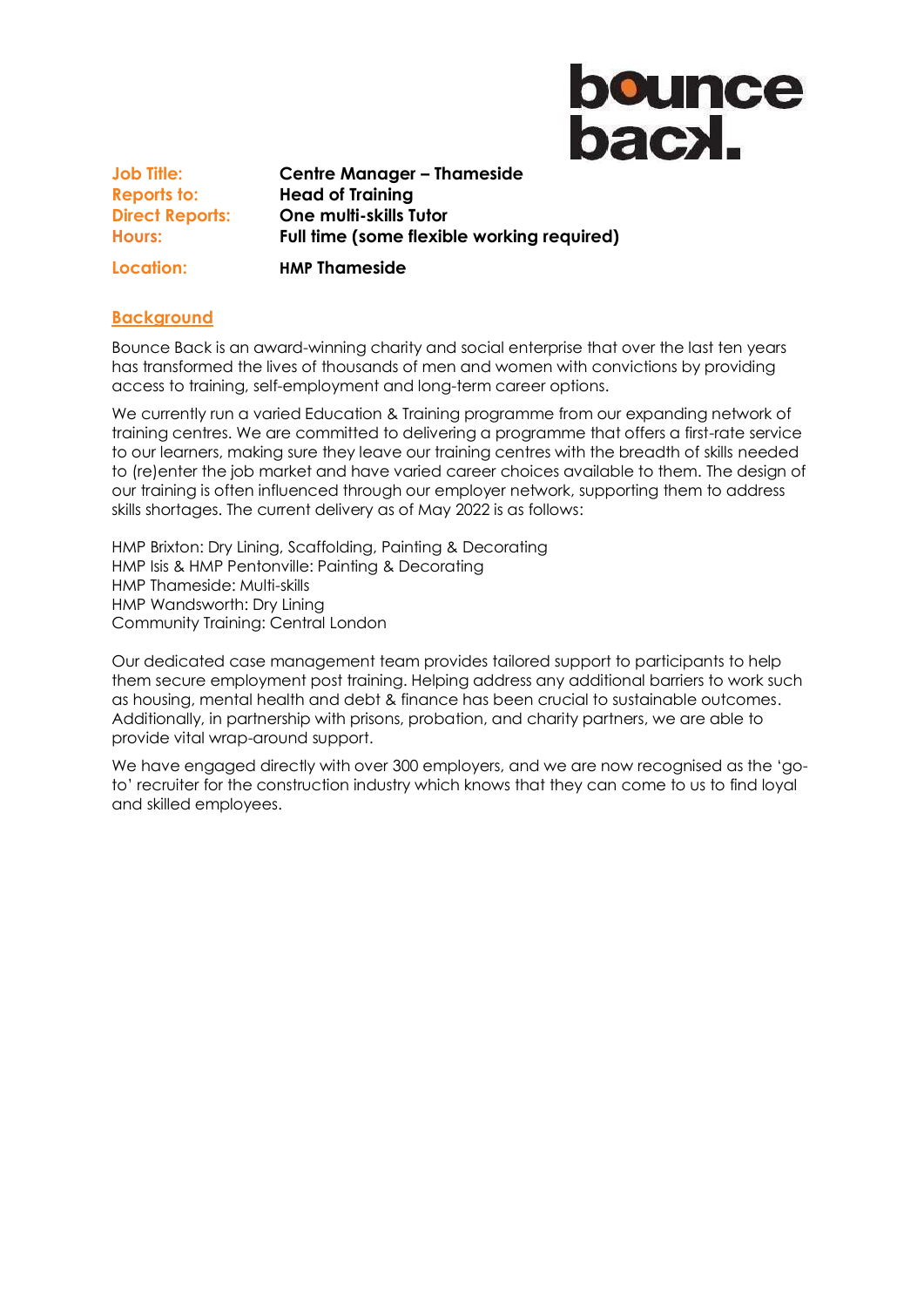## **bounce**<br>bacxl.

### **Job Description**

### *Job Purpose*

The Centre Manager will ensure the smooth operational delivery of our DPS prison training contract in HMP Thameside. This is a hands-on role which will involve some practical delivery as well as leadership of a small team. Your role will involve full contract management accountable to the commissioner including monitoring quality of delivery, cost controls, health & safety audits, safeguarding, and achieving contractual learning outcomes.

### *Core Responsibilities*

- Successful project management of the new DPS contract delivering multi-skills at Thameside prison which will include mobilisation, delivery, compliance, and evaluation
- Secure and sustain effective teaching and learning throughout the organisation by delivering a robust quality assurance process that includes effectively monitoring and evaluating the quality of teaching and standards of learners' achievements
- Effectively manage awarding organisation relationships and facilitate EQA visits
- Respond to the organisational ethos of learner rehabilitation working collaboratively with Bounce Back's Case Management teams, ensuring all learners have a smooth transition from custody to the community
- Ensure compliance to Bounce Back's Equality & Diversity, Safeguarding, and learning policies
- Adhere to health and safety requirements for all our stakeholders including staff, learners, and visitors by ensuring all risk assessments are in place and current
- Support the active participation of learners at engagement events with our expanding network of employers and funders
- Act as Bounce Back's quality nominee taking responsibility for the delivery and compliance of Bounce Back training programmes with awarding body external verification, prime prison contract colleagues, and external inspection organisations e.g. Ofsted
- Ensure active engagement across all prisons with prime contractors including attending meetings, training, and the delivery of KPI's within agreed timeframes
- Represent and be a role model for Bounce Back at a range of external settings including funding and awarding bodies, conferences, employer partnership meetings, prime contractors, and with external regulatory bodies